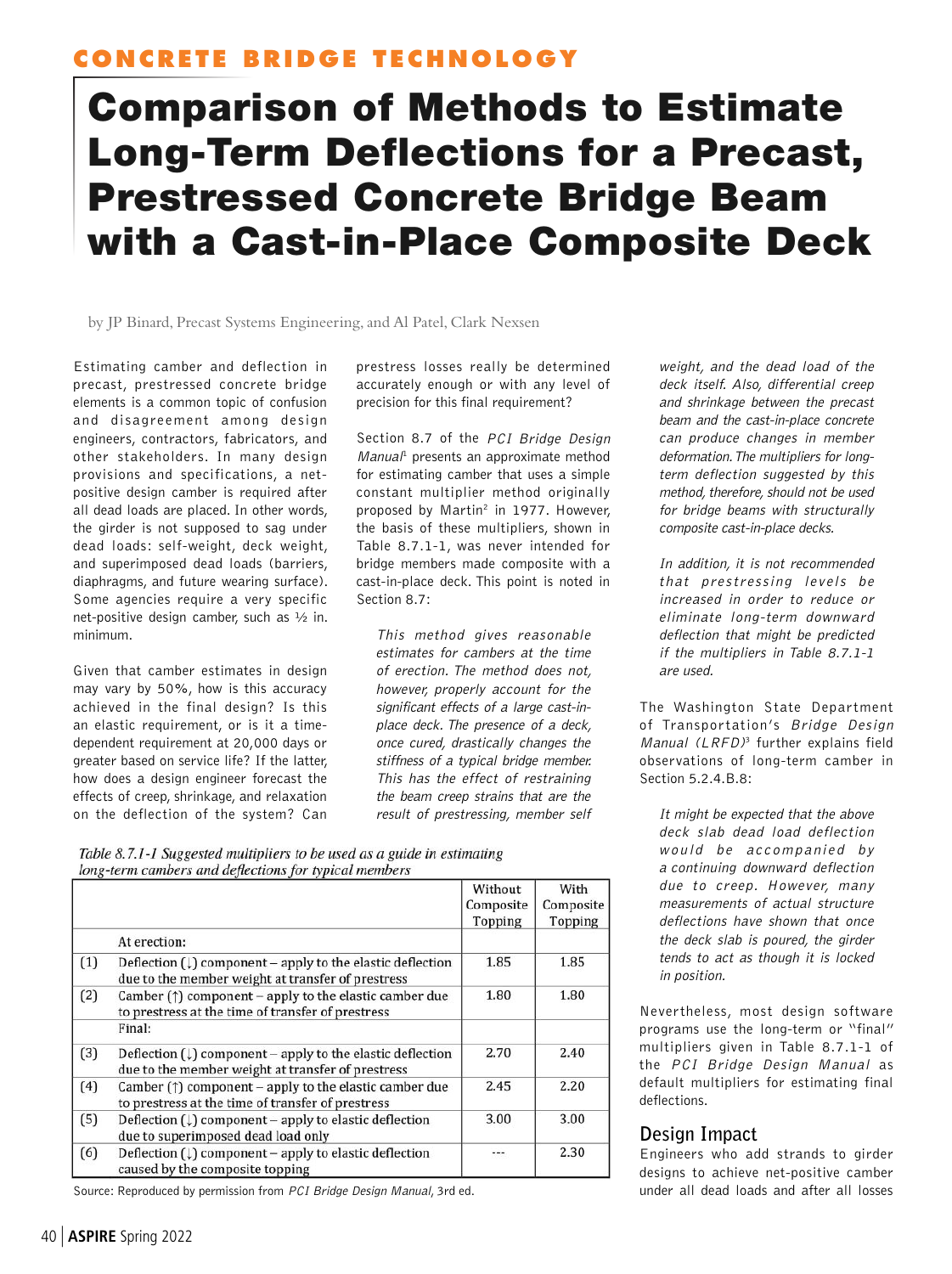by using the PCI deflection multipliers may find their designs can be conservative in terms of service stresses in the bottom fiber—that is, there may be more precompression in the bottom fiber than is required—because this method overestimates the time-dependent dead load deflection after the deck has cured. However, adding prestress to induce a net-positive camber can cause excessive tension in the top fiber near the ends, and addressing that issue may require a revised design with debonded or harped strands. Such a conservative design for the service limit state may also make lifting, handling, and transportation of the beam more difficult because of elevated tension in the top flange. Furthermore, adding strands to avoid a negative final camber can cause excessive camber in storage and at erection, which may cause issues in the field.

#### **Materials**

The constituents of today's highperformance concrete accompanied by higher transfer strengths, low watercement ratios, and requirements on some projects for precast concrete beams to have a minimum age before casting the deck, all reduce creep effects on the deformation of the composite system. The original PCI multipliers were formulated using an ultimate creep coefficient of 2.0 in accordance with the 1971 edition of the American Concrete Institute's Building Code Requirements for Reinforced Concrete (ACI 318-71)4 and considering the recommendations in Guide for Modeling and Calculating Shrinkage and Creep in Hardened Concrete (ACI 209)<sup>5</sup> for concrete elements without compressive reinforcement and approximations for creep and shrinkage in a precast concrete element. Since that time, significant material advancements, such as implementation of ultra-highperformance concrete and improved curing methods, have further reduced long-term creep effects.

#### **Alternative Design Method and Results**

Analysis methods that are more rigorous than the simple constant multiplier method are now available to more accurately estimate the longterm deflection of a bridge system. These alternative methods are commonly employed in complex projects such as concrete segmental construction.

For the standard bridge with a cast-inplace concrete deck, Section 8.13.2.2 of the PCI Bridge Design Manual describes a time-dependent method based on information published in several books and articles such as the 1982 article by Dilger.<sup>6</sup> This method is a sectional analysis using creep, transformed section properties, and curvature for each time step and loading condition.<sup>7,8</sup> The basic time steps are as follows:

- 1. Transfer of prestress (instantaneous)
- 2. From transfer of prestress to deck placement (time dependent)
- 3. Placement of deck and superimposed dead load (instantaneous)
- 4. From placement of deck and superimposed dead load to final (time dependent)

The instantaneous stresses and strains are computed using transformed section properties with the material properties at the time of each analysis step. The timedependent stresses and strains within a particular time step are computed as follows:

- 1. Calculate the age-adjusted effective modulus and corresponding modular ratio for the steel and the transformed composite section properties.
- 2. Determine the free strains that develop during the time interval being considered due to shrinkage, and those due to creep resulting from stresses applied during previous time steps.
- 3. Determine the artificial restraint of stresses and curvatures and the resultant normal force and moment at the centroid of the transformed section to prevent occurrence of the free strains in the previous step.
- 4. Apply these forces in the reverse direction to the centroid of the ageadjusted transformed section and calculate the time-dependent strains and stresses in the section.
- 5. Sum the results of steps 2 and 4 to provide net strains and stresses at each element corresponding to the restraining effect of the prestressing steel.
- 6. Determine deflections using standard formulas and the time-dependent curvatures computed as outlined in step 4 for the beam end and midspan.

This method of analysis was used to compute multipliers for various depths and selected spacings of precast concrete bulb-tee shapes common to the Mid-



Figure 1. Precast concrete economical fabrication (PCEF) bulb-tee cross sections analyzed in this study. All Figures: JP Binard and Al Patel.

Atlantic and Northeast regions (**Fig. 1**).

The effective deck thicknesses used in the analysis were 8 in. for 9- and 10-ft beam spacings and 8.5 in. for 10- and 11-ft spacings. The concrete design compressive strengths were 6.4 ksi at transfer, 8 ksi at 28 days, and a 4-ksi deck concrete compressive strength. The deck placement was assumed to take place at 56 days and the final period was 27,000 days or about 75 years.

We also investigated a historical example of an AASHTO Type III beam (62 ft 0 in. span) and Type IV beam (85 ft 0 in. span) using, respectively, a concrete compressive strength at transfer of 4 ksi and a design compressive strength at 28-days of 5 ksi, and a concrete compressive strength at transfer of 4.8 ksi and a design compressive strength at 28-days of 6 ksi. Such material strengths were common in the 1980s and might more closely resemble the conditions for which the PCI multipliers were developed. The deck concrete strength was assumed to be 4 ksi for these cases, and the deck placement was assumed to take place at 56 days with the final period of 27,000 days or about 75 years.

Lastly, we included a stretched span-todepth design using a shallow 37-in.-deep bulb tee with a spacing of 9 ft 0 in. and a span length of 90 ft 0 in.

**Figures 2** and **3** compare the results of the calculated long-term prestress multiplier (upward camber) and self-weight multiplier (downward), respectively, for the different scenarios investigated.

The prestress and self-weight multipliers calculated with a lower compressive strength at transfer and the smaller cross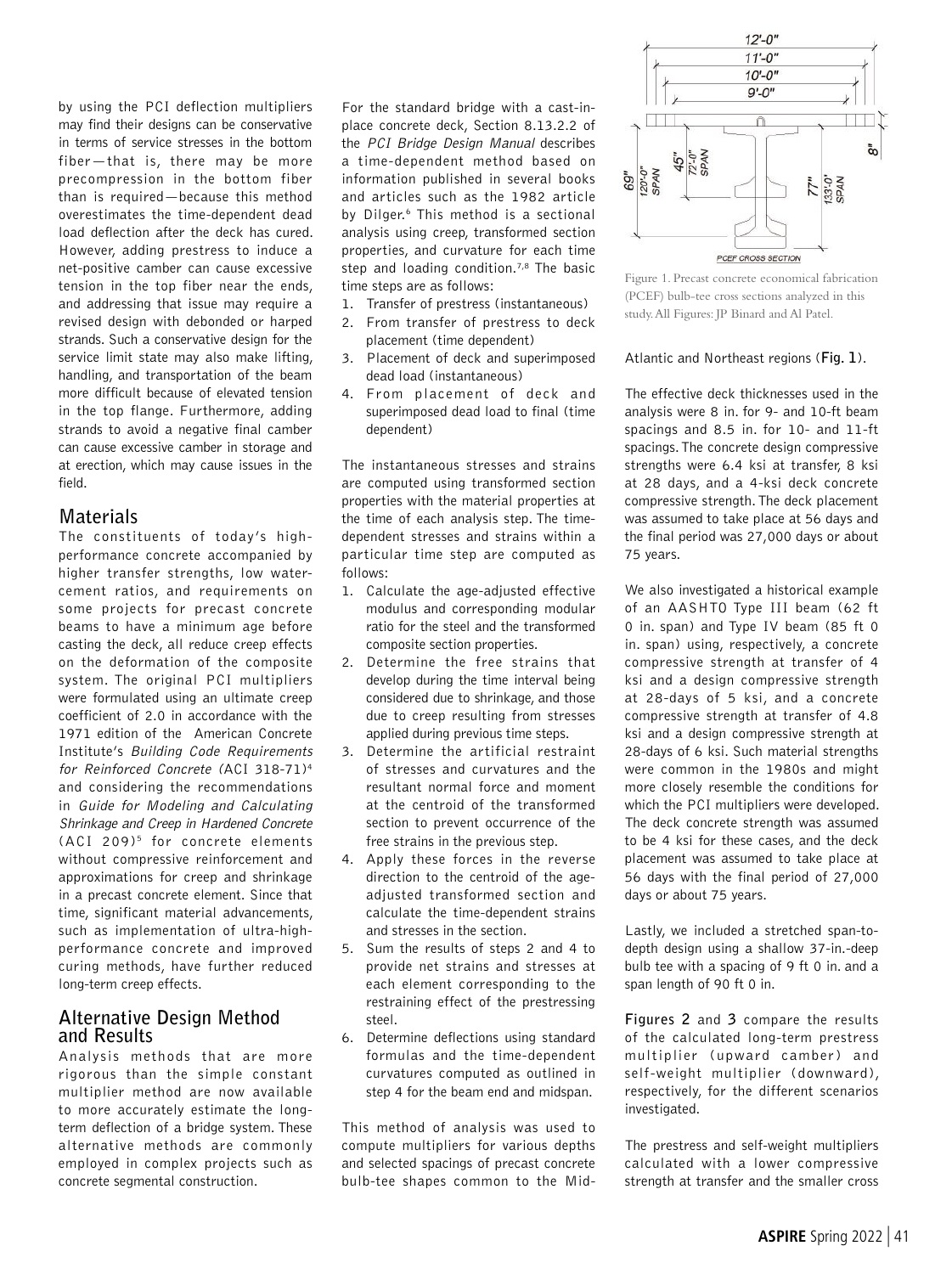

Figure 2. Long-term multiplier to be applied to elastic camber at time of transfer due to prestress for several girder configurations computed using PCI multipliers and a more refined method from the *PCI Bridge Design Manual*.

section (AASHTO Type III) more closely follow the PCI multipliers, whereas the longer-span bulb tees with higher transfer strengths do not.

A key variable in this analysis is the magnitude of deck shrinkage to be considered. Section 8.6.7.3 of the PCI Bridge Design Manual recommends that only 50% of the deck shrinkage be applied, but the AASHTO LRFD Bridge Design Specifications<sup>9</sup> do not specify a percentage. Therefore, we compared results of calculations made with the PCI multipliers using both 100% and 50% of the deck shrinkage along with the deck weight up to the final time step (**Fig. 4** and **5)**. In general, for the cases based on 100% of the deck shrinkage, the calculated multipliers were slightly lower than the PCI multiplier. The 45-in.-deep precast concrete bulb-tee (PCBT 45) beams were the exception, which is likely due to two

main factors: the lower span-to-depth ratio as compared with the other beams, and the computed deck deflections with respect to span length. However, for the cases that used 50% of the deck shrinkage, the calculated multipliers were notably lower.

**Fig. 6** compares superimposed deadload multipliers for final conditions (after deck placement). In this case, all calculated multipliers are lower than the PCI multiplier.

As previously mentioned, we investigated a case with a shallow 37-in.-deep bulbtee beam and a stretched span to study the long-term camber behavior for a high span-to-depth ratio. The estimated longterm deflection using PCI multipliers is a sag of 0.1 in. When using 50% of the deck shrinkage and the age-adjusted transformed properties, the result is a positive camber of 1.5 in. **Table 1** compares the calculated **Multipliers for Self Weight** 



Figure 3. Long-term multiplier to be applied to elastic self-weight deflection at time of transfer for several girder depths and spacings computed using PCI multipliers and a more refined method from *PCI Bridge Design Manual*.

camber using the time-step method and the PCI multipliers.

## **Topics for Further Study**

Direction from industry on the required percentage of deck shrinkage to apply when estimating long-term deflection in conventional bridge construction is important for greater accuracy in those estimates. Furthermore, current practice in some states is to design bridges as continuous for live loads with the continuity connection between spans made at a minimum specified time after transfer of prestress. Changing the system behavior from a simple span to a continuous span after the continuity connection has been made may result in smaller long-term deflection values than determined in this article.<sup>10</sup> Future study is required to refine the multipliers for a continuous system for the period after deck placement, which is when the

Multipliers for Deck Weight using 100% of Deck Shrinkage



Figure 4. Long-term multiplier to be applied to elastic deck weight deflection, considering 100% of deck shrinkage at final for various girder depths and spacings computed using PCI multipliers and a more refined method from the *PCI Bridge Design Manual*.

Multipliers for Deck Weight using 50% of Deck Shrinkage



Figure 5. Long-term multiplier to be applied to elastic deck weight deflection, considering 50% of deck shrinkage at final for various girder depths and spacings computed using PCI multipliers and a more refined method from the *PCI Bridge Design Manual*.